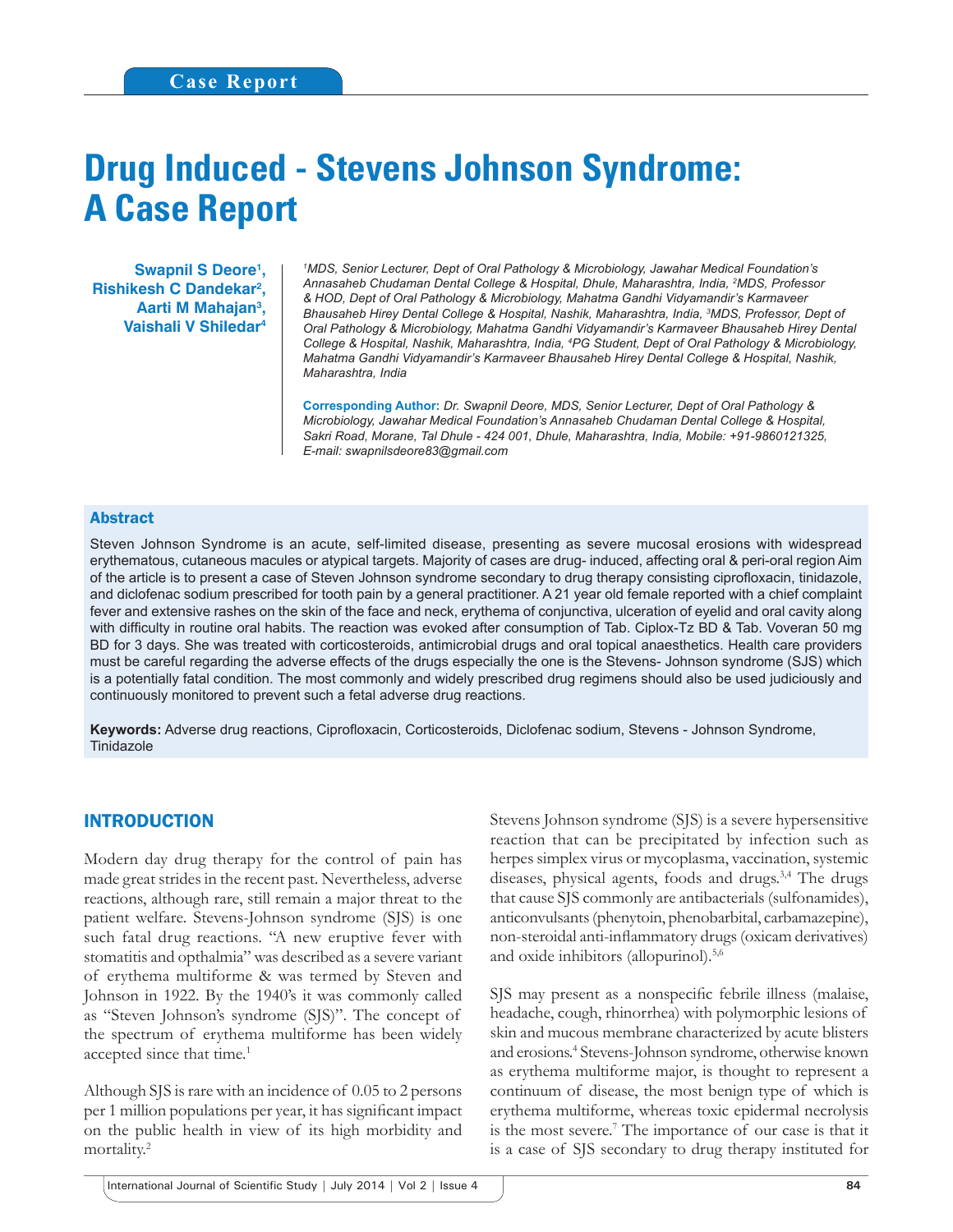the dental pain which was consisting drugs that are very commonly and widely used. One should use the common drug regimen also with caution and detailed history of past drug consumptions is required while treating common cases.

# CASE REPORT

A 21 year old female reported to a dental OPD of MGV dental college & hospital Nashik with a chief complaint fever and extensive rashes on the skin of the face and neck, erythema of conjunctiva, ulceration of eyelid and oral cavity and difficulty in routine oral habits since a day. It was also associated with pain which was sudden in onset, burning type, continuous, localized, and severe in intensity, aggravated on touching, speaking, eating food & there was no relieving factor.

The past dental history of the patient revealed that he had dental pain due to carious tooth in lower left posterior teeth region for which she had been prescribed Tab Ciplox TZ, BD & Tab Voveron 50 mg TDS for 5 days by a general practitioner, which she consumed for 3 days and she developed this type of reaction.

The patient was well-oriented and on examination, had hyperpyrexia, generalized, maculopapular and bullous eruptions on the neck, face, external ear (Figures 1 and 2). The trunk and extrimities were having well developed variably sized target like lesions (Figure 3). She also complained of burning micturation. The vaginal lesions were confirmed with examination in department of Venerology.

Intraoral examination revealed ulcerations of the vermilion surface of lips, labile mucosae, tongue and palate (Figure 4). The ulcers were hemorrhagic and tender on palpation. Hemorrhagic crusted erosions were also seen on both the upper and lower lips. Bilateral submandibular lymph nodes were palpable, tender, mobile, firm in consistency. The oral ulcerations were developed one day prior to development of the skin lesions. But she considered them as a routine



**Figure 2: Maculopapular rash over the face, forehead and neck (Lateral view)**



**Figure 3: Round well circumscribed Target like lesions over hand**



**Figure 1: Maculopapular rash over the face, forehead and neck (Front View)**



**Figure 4: Ulcerations and bloody crusting lesions of vermilion surfaces of lips**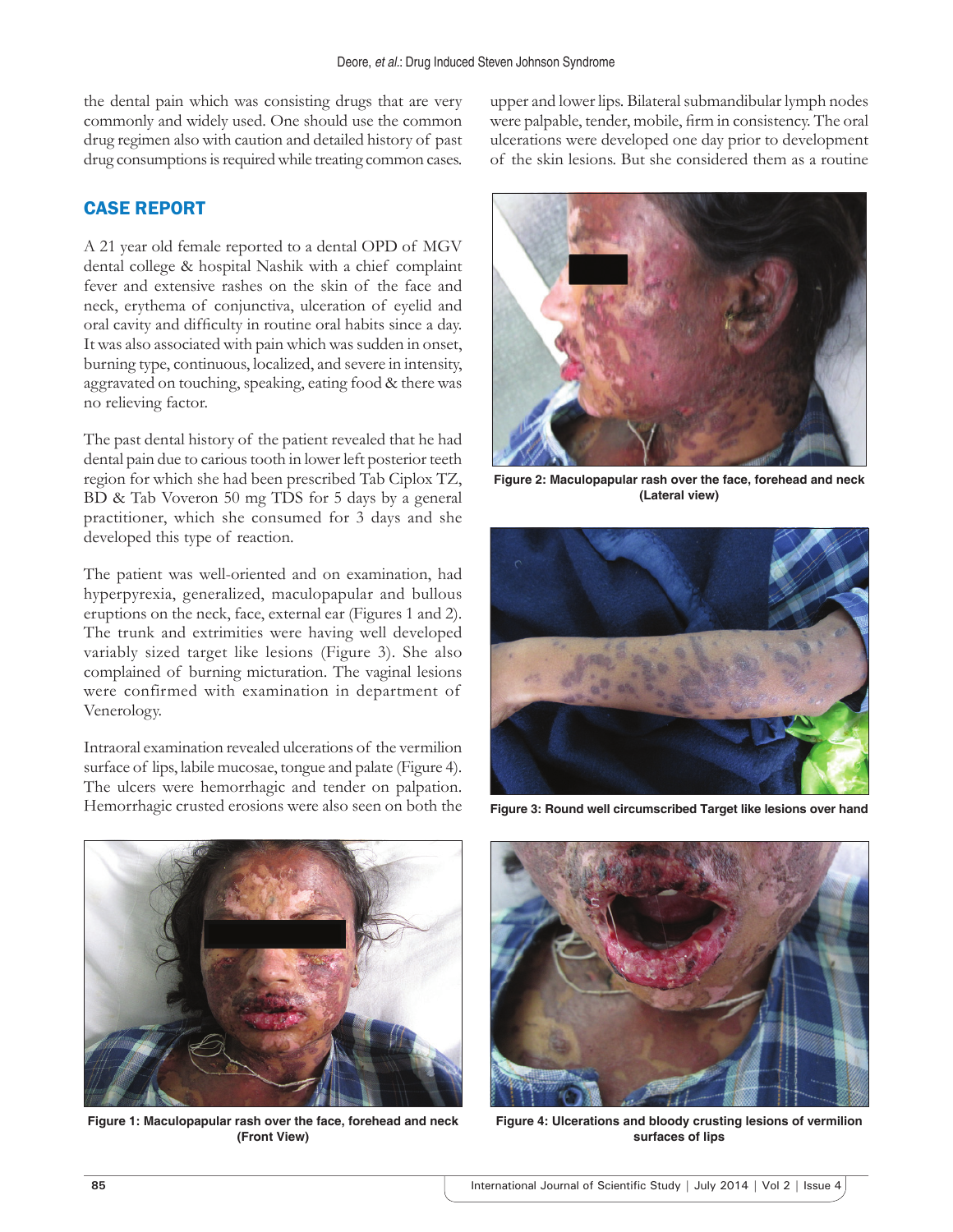complication of therapy and started with application of glycerin.

Ophthalmic examination showed acute conjunctivitis and subconjunctival hemorrhages. The hemorrhagic ulcerations of the eyelid associated with watering of eyes & pus discharge were also noted (Figure 5).

Based on this our clinical diagnosis was Stevens Johnson Syndrome as the lesion noticed in eyes & genitals. Differential diagnosis thought were phemphigus vulgaris & stomatitis medicamentosa. We had subjected the patient to only the hematologic investigation as the lesion being acute; the patient was under severe discomfort. Her complete blood picture revealed hemoglobin 11g/dl, raised ESR - 50 mm/1<sup>st</sup> hour & total leucocyte count was 12000 cells/mm<sup>3</sup>, platelet count was  $208 \text{ X } 10^9/\text{L}$ .

We treated her under a expert guidance of dermatologist with systemic steroids, Inj. Prednisolone 10 mg qid for 7 days, which was gradually tapered to 10 mg tid for 7 days, 10 mg bid for 5 days, then Tab Prednisolone 10 mg once daily for 5days respectively, Benzydyamine hydrochloride 0.15% oral rinse for oral ulcers. Gention violet application for lip lesions was advocated. Clotrimazole cream 1% for vaginal lesion  $&$  Ofloxacin eye drops 0.3% for eye lesion. Liquid & soft diet was advised. All the lesions healed within 1 & ½ month; there was absence of burning micturation & lacrimation.

# **DISCUSSION**

Stevens-Johnson syndrome is a severe, episodic mucocutaneous intolerance reaction described by Hebra<sup>8</sup> in 1866 and Albert Mason Stevens and Frank Chambliss Johnson in 1922. Erythema multiforme (EM), Stevens-Johnson syndrome and Toxic epidermal necrolysis (TEN) are part of a clinical spectrum.<sup>9</sup> TEN is the most severe form of drug-induced skin reaction and is defined as epidermal detachment of >30% of body surface area. SJS presents with epidermal detachment of <10% of body surface area, whereas involvement of 10%-30% of body surface is defined as SJS/TEN overlap.<sup>10</sup>

The first large study to assess the risk of developing SJS or TEN distinguished between drugs usually used for short-term periods and drugs used for months or years.



The highest risk in the first group was documented for trimethoprim-sulfomethoxazole and other sulfonamide antibiotics, followed by chlormezanone, cephalosporins, quinolones and aminopenicillins. In the long-term-use group, the increased risk was confined largely to the first 2 months of treatment. The drugs showing highest risk in second group was carbamazepine, followed by oxicam nonsteroidal anti-inflammatory, corticosteroids, phenytoin, allopurinol, Phenobarbital and valproic acid.6 Other factors associated with SJS/TEN are infectious diseases such as those caused by human immunodeficiency virus, herpesvirus or Mycoplasma pneumoniae, and hepatitis A virus and noninfectious conditions including radiotherapy, lupus erythematosus, and collagen vascular disease. (HLA)-B12, HLA-B\*5801, HLA-B\*1502 are involved with increased risk of developing SJS/TEN.<sup>11,12</sup>

Specific drug hypersensitivity leads to major histocompatibility class I -restricted drug presentation and is followed by an expansion of cytotoxic T -lymphocytes, leading to an infiltration of skin lesions with cytotoxic T-lymphocytes and natural killer cells. Granulysin probably is the key mediator for disseminated keratinocyte death in SJS/TEN. Granulysin levels in the sera of patients with SJS/ TEN are much higher than in patients with ordinary drug induced skin reactions or healthy controls. Furthermore granulysin levels correlate with clinical severity.13 The mechanism is not IgE mediated, a desensitization of the triggering drug is not an option.

Drug-induced SJS typically presents with fever and influenza-like symptoms after the application of the suspected drug. One to 3 days later, signs begin in the mucous membranes, including eyes, mouth, nose, and genitalia in up to 90% of cases. Skin lesions manifest as generalized macules with purpuric centers. The macules progress to large confluating blisters with subsequent epidermal detachment, yet never show involvement of the hair. In the following 3 to 5 days, separation of the epidermis progresses and leads to large denuded areas. The large wound area leads to extreme pain, massive loss of fluid and protein, bleeding, evaporative heat loss with subsequent hypothermia, and infection.<sup>13</sup>

Histopathology shows separation of the epidermis at the dermal-epidermal junction of the skin, extracutaneous epi- thelium, and mucous membranes. Clinically, this can be detected by a positive Nikolsky sign, which describes detachment of the full-thickness epidermis when light lateral pressure is applied with the examining finger.

Gastrointestinal involvement frequently occurs in the **Figure 5: Erosive lesions of the eyelids and conjunctivitis** mouth and esophagus but also in the small bowl and colon.